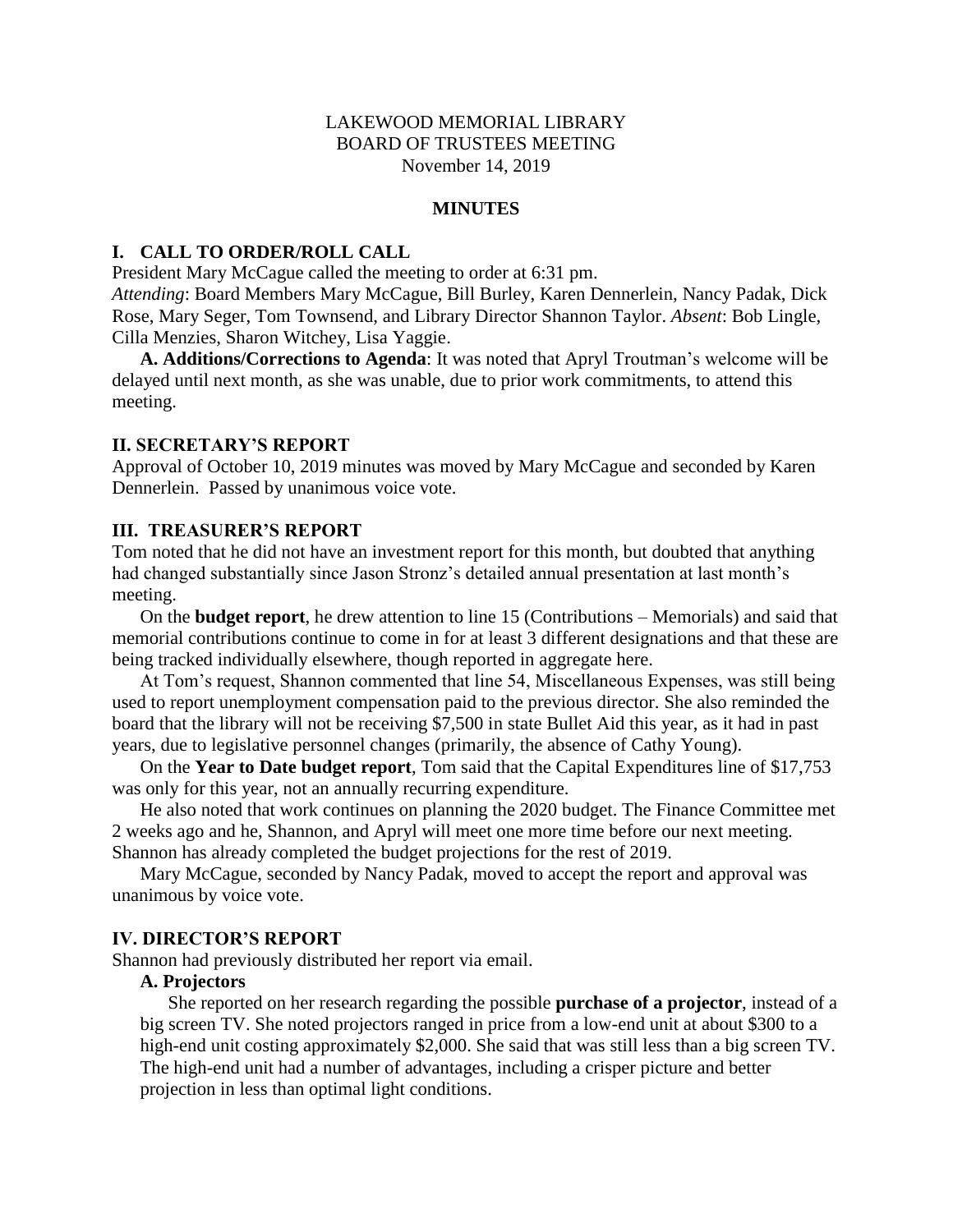Nancy Padak suggested she ask Mike Jones of CCLS for his recommendations. Bill Burley urged the purchase of a better projector, as we now have the proper licensing for movie showings and we want the experience to be the best possible.

Nancy and Shannon will work on finding an appropriate source for grant funding, although Tom lamented that this might delay the purchase for months. Shannon will report on grant opportunities and time frames at our next meeting.

Shannon was also asked to cost out the purchase of the **window blinds** for the Heritage Room as discussed last month. Nancy Padak feels that is a great project for a NYS construction grant.

#### **B. Door Counter**

Shannon reported that the library's **door counter** has been malfunctioning lately and is likely at the end of its usable life. She is looking at replacements. It seems as if a higher-end counter would be a wiser purchase as at least one library recently purchased a cheap one, which has not performed satisfactorily.

#### **C. Solar Panels**

Shannon distributed a spreadsheet that tracked the significant electrical savings made possible by the **solar panels**. Dick Rose strongly urged that the library find some visual way to display on an on-going basis the impact of the solar panels. He mentioned the possibility of some sort of live monitor screen in the library where people can see what's going on as it is happening. He felt strongly we were missing the opportunity to raise public awareness of the panels, which are otherwise invisible to the public. Shannon will ask Solar Liberty about options available and what they would suggest.

### **D. CCLS Food Truck**

Shannon relayed that LJ, the CCLS outreach coordinator, had asked if LML would be willing to have a **food truck at the library on Census Day in April**. While this would entail no financial outlay or staff involvement, all those present failed to see the point. The 2020 census will be mainly electronic and we already will be providing free computer use for those who are otherwise unable to participate online. The board saw no real need for or benefits resulting from the presence of a food truck.

#### **E. Program Report**

#### **i. Christmas in the Village**

Alison's report had previously been distributed via email. Shannon drew the board's attention to **Christmas in the Village on December 14**. The library will again be participating, and 6 vendors are already lined up. Mary McCague, Nancy, and Mary Seger will be running a one-day "pop-up" book sale of children's books in the library that day as well.

 Although Lisa Yaggie was not present, everyone hoped she would again be willing to help out with children's craft projects (such as candy cane reindeer or mouse bookmarks or other) which were so popular last year. Some recalled that cookie or cupcake decorating was also a hit with children.

 **Details of the library's events that day (from 9:30 until 3) will have to be worked out in advance of our next board meeting.**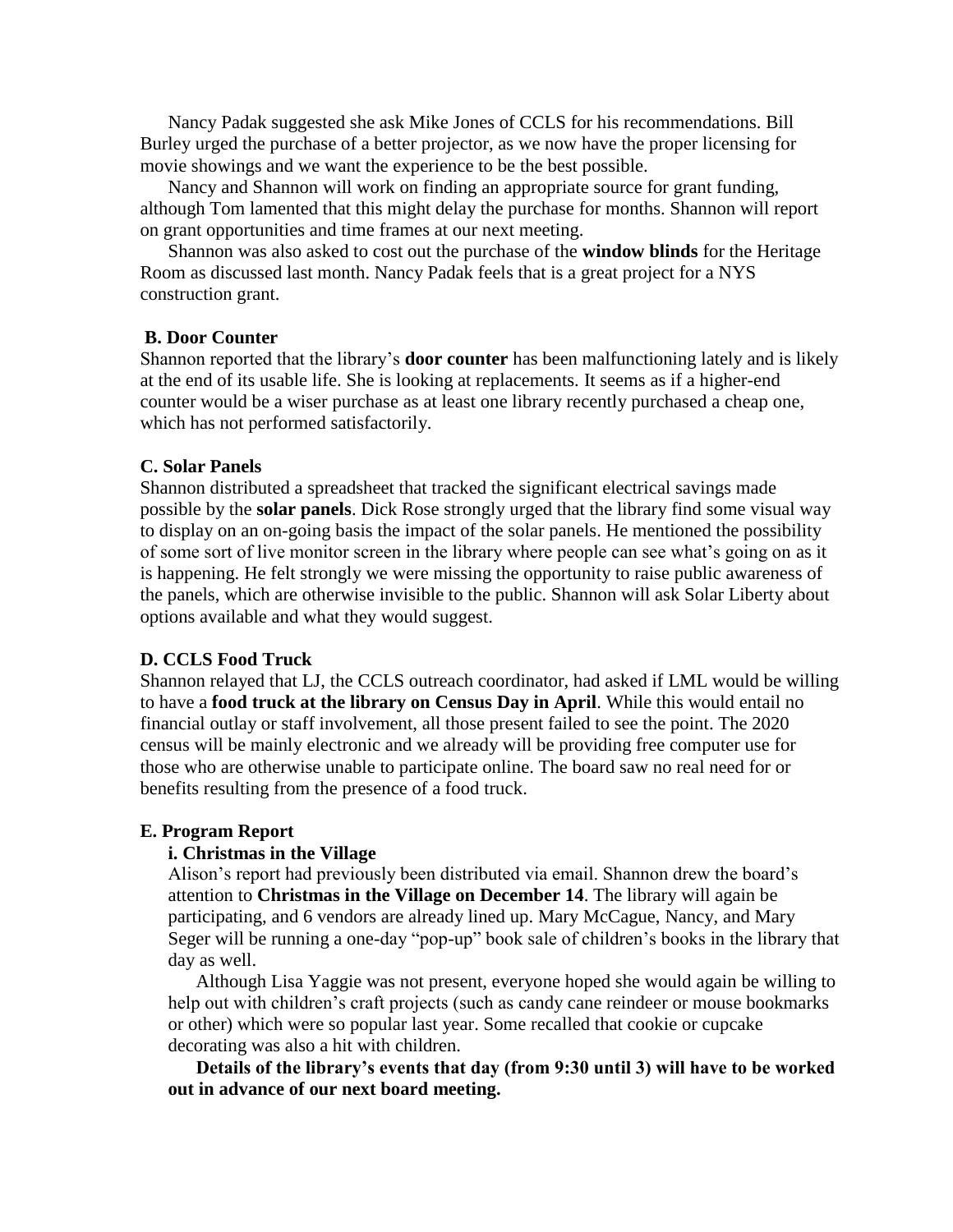### **ii. November Book Sale**

Shannon reported that the **November Book Sale** was down compared to recent years (around \$600 versus around \$900). However, it was noted that the approximately \$100 raised at the one-day Mystery Book Sale at the end of October should be added to the November total. Mary Seger said that the one-day sale attracted more than 50 mystery book lovers to the library and that it was easy to set up and tear down and only required one person to staff it (with someone volunteering to take over for an hour for a lunch break). The hope is that we can have more themed one-day sales (romance novels on Valentine's Day, gardening and home improvement books in spring, etc.).

Shannon said that she had recently signed a new contract with Spectrum which saves the library \$100/month on phones.

# **V. STANDING COMMITTEE REPORTS**

In advance of the reports, a list of existing committees and their membership was circulated. We will need to discuss committee membership at another meeting where we have full attendance.

## **A. Library Development Committee**

**Fundraising** – No report other than that Mary Seger is starting to think about the Annual Appeal, which will once again mail out in March.

## **B. Marketing Publicity Committee**

No report. However, Mary Seger raised the issue of the library's graphic identity, saying that she felt we were not being consistent in the use of the library logo. She referenced Shannon's Director's Report which used a square green logo, in contrast to the unboxed black and white graphic of Heritage Room roof and windows that is used elsewhere. Shannon said the green graphic had been developed for social media, where color is needed. Mary said she had no issue with what graphic treatment the library used, as long as it was consistently used everywhere. Some sort of graphic identity manual or graphic standards manual would help in guiding everyone as to the size/shape/color of the logo and the exact font and typesize of text that should be used in conjunction with the graphic. Shannon said she would talk to Jodi about this.

## **C. Personnel Committee**

No report. There was some discussion of **staff bonuses** as referenced in the agenda and Nancy suggested we just vote to do what we did last year, but since no one could remember exactly what that was, the issue was tabled until the December meeting. The next Personnel Committee meeting will be Tuesday, Nov. 19 at 5:30.

## **D. Grounds & Facilities Committee**

**i. Churchill Memorial** – According to information provided by Cilla prior to the meeting, the library needs to make an additional payment of \$2,000 to Jason to reflect the fact that contributions to Will Churchill's memorial fund totaled \$12,000, not \$10,000. The balance of the final invoice (\$15,533) will be paid by Will's parents, Rob and Susan Churchill. There was some discussion of additional gifts to that fund, which are still coming in. However, Cilla feels that the project is now complete and closed out.